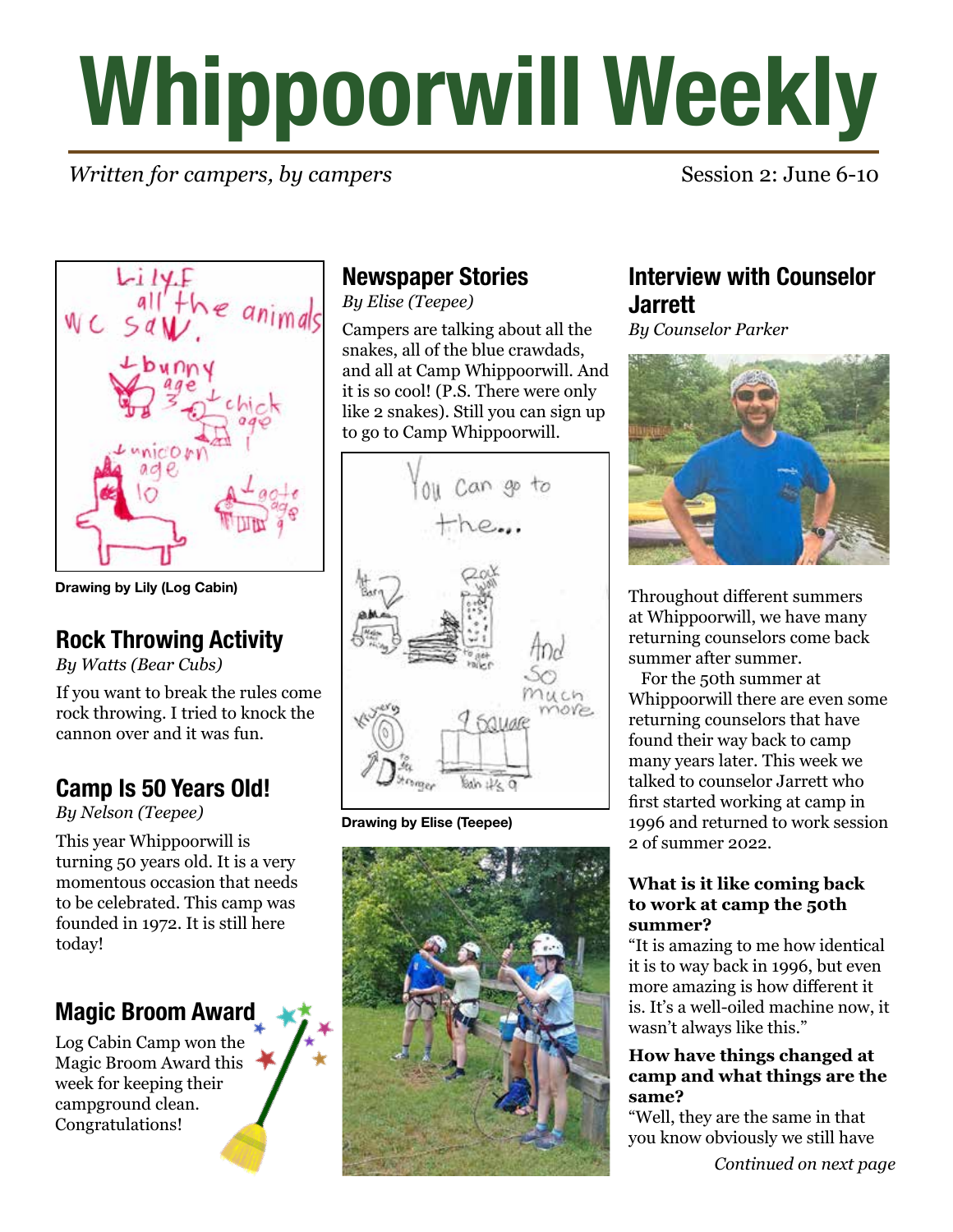# **Interview with Jarrett**

*Continued from front page*

the signups, and the activities are mostly the same, and the kids are just out here having a blast and that's amazing to me. Two of the biggest differences are when I was here in '96 you were never ever ever ever allowed to throw rocks and now we have a rock-throwing activity, and you were never ever ever allowed to climb trees, and now we have tree climbing."

 Jarrett, we have loved having you back at camp with us this week. Thank you for your contribution to camp and dedication to giving campers an amazing summer.

 This summer we will continue to have more previous staff join us for our 50th summer. Keep up with these staff highlights in our newspaper or website.



**Jarrett met his wife, Tia, at Whippoorwill and they got married at camp!**

#### **Interview with Mr. Goater**

*By Eleanor (Log Cabin)*

**How old are you?** Baaaa! **Okay, what's your name?** Baaaaaaaa! **What book are you in?**  Love N' Baaaaaaaa. **Favorite Activities**

# **A Riddle!**

#### *By Adelyn (Log Cabin)*

**What do you call a camp that starts with Whippoor and ends with Will?** Whippoorwill!





**Drawing by Luke and Mila (Teepee)**

# **Counselor Evan**

*By Luke and Mila (Teepee)*

New hot news! Counselor Evan has changed his name too. It is now Sir Evan Unicorn Green Feet McPinecone Toes. In other news, Evan is now 100 years old. He's changed a LITTLE\* bit.

\*A whole lot!

*By Mirabella (Log Cabin)*

Out of all the activities I would recommend the Art Barn, Pond, Landfishing, Animal beads and Creek.

# **Jokes!**

#### *By Ford (Log Cabin)*

**What did the scissors tell the paper?** Cut it out!

#### **Why did the robot cross the road?** Because the chicken programmed it!



**Drawing by Ford (Log Cabin)**

# **More Jokes!**

*By Julian (Log Cabin)*

**What did the cow say to the tree?** Moo!

#### *By Watts (Bear Cubs)*

**Why did the chicken cross the sidewalk?** To get to the other slide!

#### *By Emma (Log Cabin)*

**What did the farmer give his wife for her birthday?** Hogs and kisses!



**Drawing by Emma (Log Cabin)**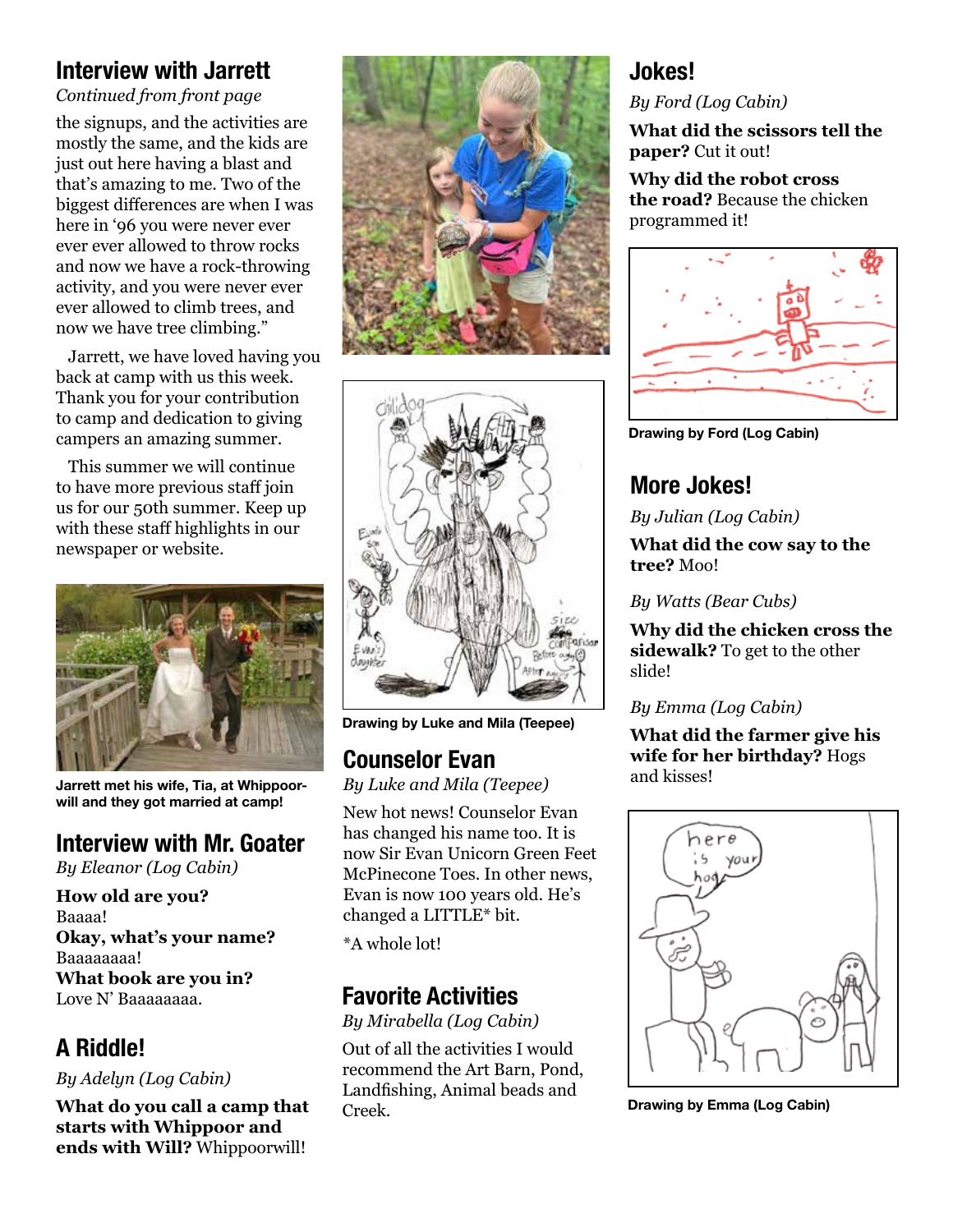

**Drawing by Margaret (Log Cabin)**

# **Worm Friends**

*By Margaret (Log Cabin)*

Oh, a worm named Cole is the best. I think about him every day. I love him. He also has a sister and she is a worm too!

# **Kidnapped Pigs!**

*By Ania (Log Cabin)*

The pigs were named Pip and Squeak. They got kidnapped on a dark night. Then the kidnapper stuck them in his house. The police came and got him and he went to jail and the pigs lived happily ever after.



**Drawing by Ania (Log Cabin)**

#### **Bear Cubs Make Bullseyes in Archery!**

Congratulations to James and Everett who made bullseyes in Archery this week! Everett made two bullseyes!



# **Gaga Ball Interviews**

*By Danielle (Log Cabin)*

**Gus, on a scale of 1-10 how would you rate your Gaga game?** 8-9.

**What's your favorite color?** Carolina Blue.

**How long have you been here?** 6 years, but I've been here since Bear Cubs.

**Emme, how good of a Gaga player are you on a scale of 1-10?** 6, but people target me?

**What's your strategy to not get targeted?** I just try not to get targeted.

------------------------

------------------------

------------------------

**Molly, how would you rate yourself as a Gaga player between 1 and 10?** 5.

**What's your favorite color?**  White or blue.

**Rhino (aka Rianne), how would you rate yourself as a Gaga player between 1 and 10?**  I used to be really good, but now I'd probably rate myself a 6.

**How many years have you been here?** This is my second year working here, but I started as a camper in Log Cabin.



**Drawing by Adelyn (Log Cabin)**

# **Sports at Whippoorwill**

*By Adelyn (Log Cabin)*

Have you heard of Whippoorwill? They have so many sports. They have kayaking, field games, gaga ball, nine square, archery and basketball. It is crazy. So ask your parents today to sign you up for Whippoorwill.



**Drawing by Lily (Log Cabin)**

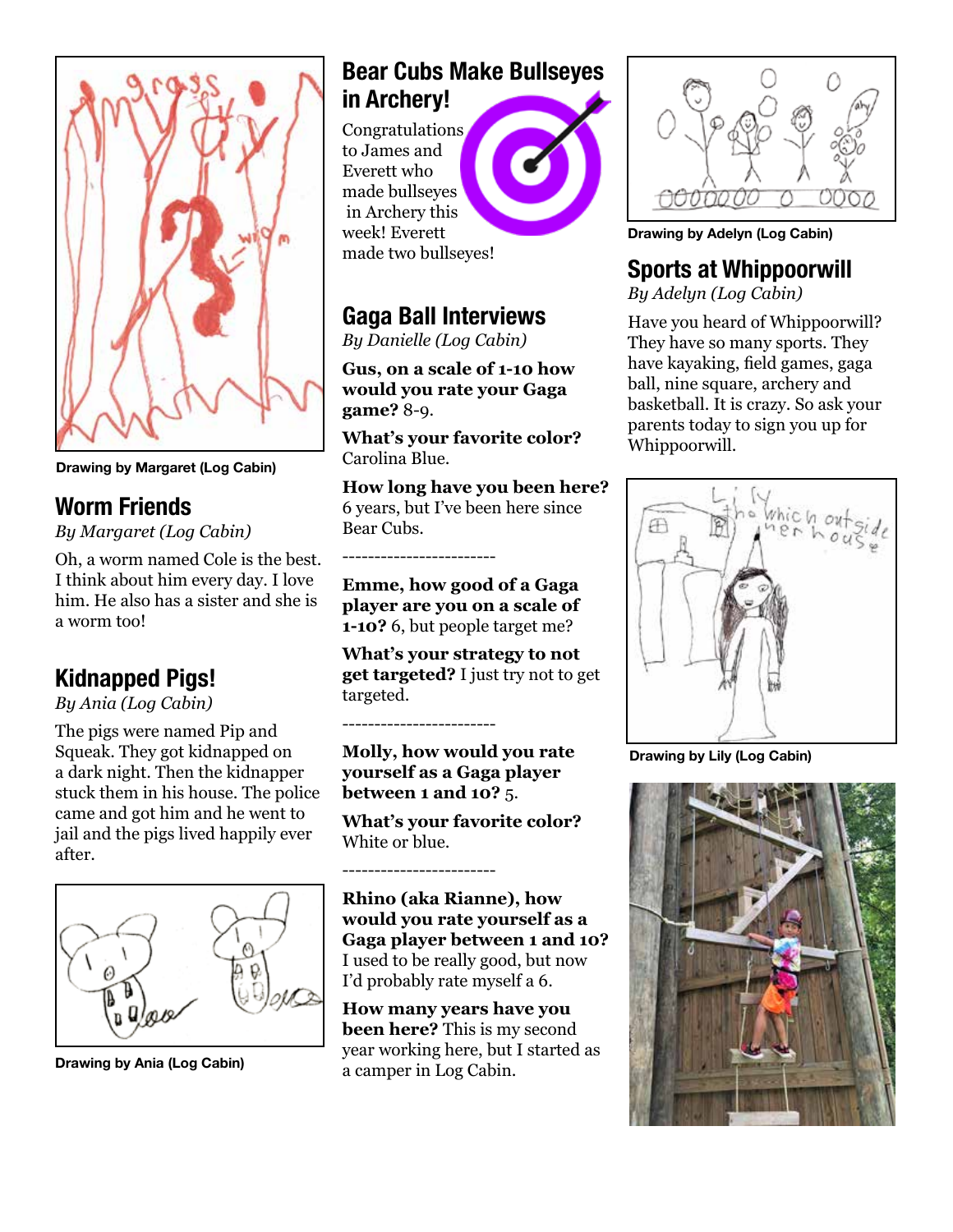# **The Pigs and the Witch**

*By Mirabella (Log Cabin)*

There are not two but 3 pigs in the pen! Once the 3rd pig escaped and met the witch and they became good friends. The pig was afraid of being caught so the witch made him invisible to humans but visible to everything else. The pig started to make his way back and began running so fast you couldn't see him (literally) and he made it back just before some people sealed the hole up. That pig still visits the witch and the witch still visits the nameless pig.

# **Animal Interviews**

*By Elin (Log Cabin)*

**Why is there one goose?** The other geese flew to a neighbor's pond.

**Who are Pip and Squeak?** They are pot-bellied pigs.



**Drawing by Campbell (Log Cabin)**

# **About the Goats**

*By Maggie (Log Cabin)*

**What sounds do goats make?** Baaaa.

**What normal color are goats?** White.

**How many babies do they have?** 3.



**Drawing by Stella (Log Cabin)**

# **Spies in the Pigpen**

*By Stella (Log Cabin)*

One day there was a mama pig. She was a mama pig but she also was a super spy who caught villains. Once day she got kidnapped. She left Pip and he never saw his mother again.

### **Interview with Pip**

**Where is your mother?** She was a spy but got kidnapped by evil super villains.

**How old are you?** I'm private.

**Do you miss your mom?** Yes . . . No . . . Maybe so.

# **A Haiku**

*By Paul (Log Cabin)*

He sleeps in the dirt He does nothing all day long I wish I was Pip



# **Interview with an Inchworm**

*By June (Log Cabin)*

**Where did you come from?** A lake.

**What is your name?** Inchy. **What color are you?** Brown.



**Drawing by Maddie**

# **The Winged Hog**

*By River (Log Cabin)* One summer night I saw a hog in my kitchen stealing my food!



# **Animals at Camp**

*By Trinity (Log Cabin)* Hogs lay around. Oh say can you see the goats? Goats go around. Pip and Squeak do nothing. The hen does not see men when they come.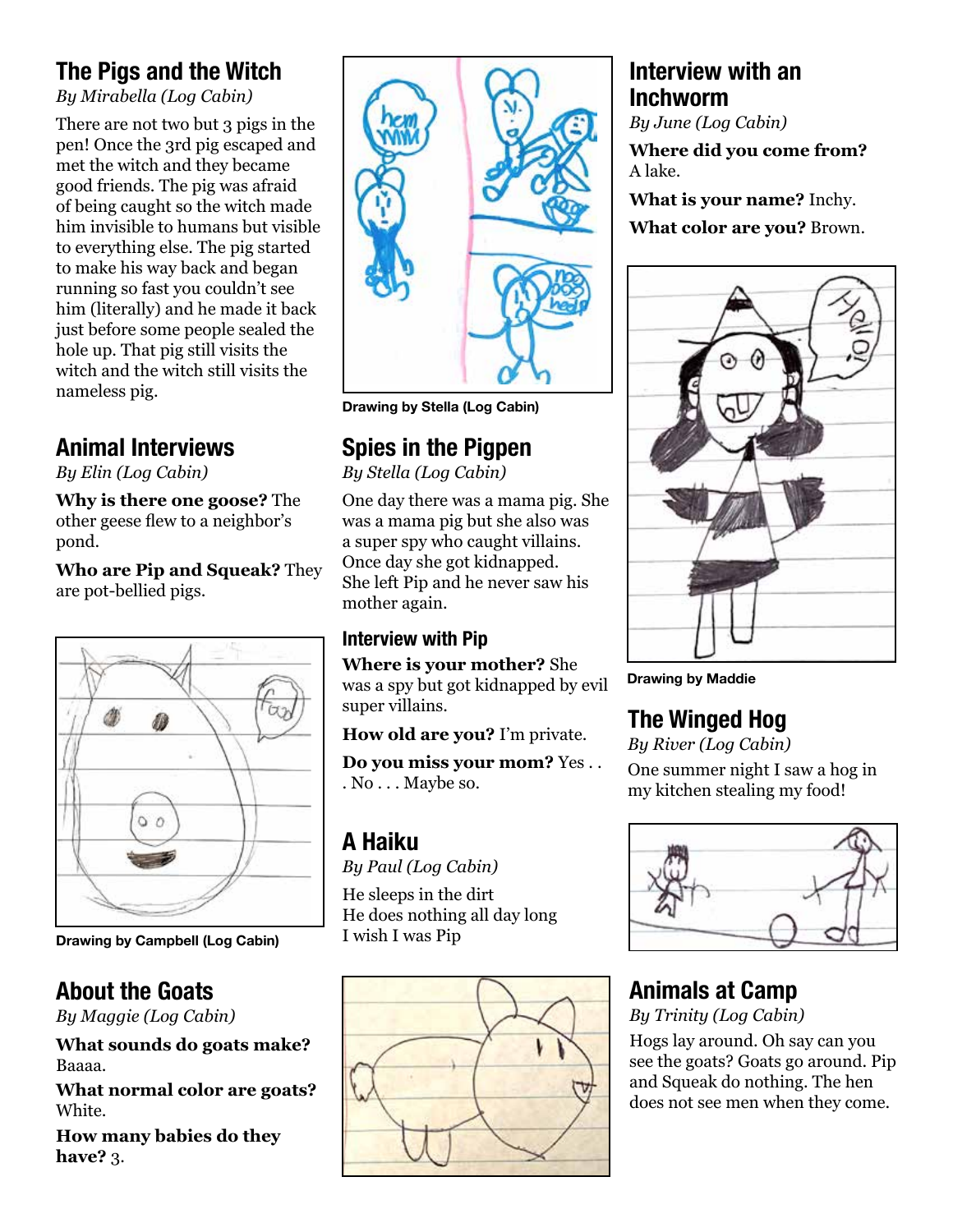# **Interview with Laura Grace**

*By Eleanor (Teepee)*

#### **Why do you come to camp?**

I met some really awesome people and so I realized in order for me to see the staff and kids I had to come back to camp each year. I love camp because of the magic. My favorite activity is the zipline.



**Drawing by Ezra (Log Cabin)**

# **Interview with Eleanor**

*By Anjali (Log Cabin)*

**What was the scariest moment of your life?** I almost drowned!

**How old were you?** I think about 3.

**How did you feel when you got to the shore alive?** I don't remember. I think terrified.

# **Interview with Paul**

*By Laurel (Log Cabin)*

**Does a cheetah like to run fast?** Yes.

**Does Paul like to have fun?**  Yes.

**Does Laurel like math?** Yes.



**Time Flies. Drawing by Nelson**

# **Counselor Interviews**

*By Danielle (Log Cabin)*

**What's your name?** Evelyn.

**How many years have you been here?** This is actually my first week!

**How are you liking it so far?** I like it pretty much.

**What's your favorite color?**  Gold.

**What's your name?** Zoe.

**How long have you been staff?**  This is my first year as a counselor but I've been at Whippoorwill since Log Cabin.

**What's your favorite activity?**  Either zipline or creek play, but probably creek play.

Check our Facebook and Instagram sites throughout the week for photos and updates!

**instagram.com/campwhippoorwill facebook.com/whippoorwill72**

# **Interview with Watts**

*By Shannon (Bear Cubs)*

**Who is better? Nature Marcus or Lifeguard Marcus?** I think Nature Marcus because he has a cool museum.

**Did you fall in when kayaking?** No.

**What is your favorite thing about Holly?** She comes around the dens at lunch.

**What is your favorite thing to eat?** S'mores.

**What is your favorite activity so far?** Rock throwing because you get to break the rules and nametags because you get to use sandpaper and make a design.



**Drawing by Mirabella (Log Cabin)**



**Campers love visiting the goats during the Farming activity. Clemson (left) and Duke (right) are brothers. They are one year old and love to snack on sunflower seeds!**